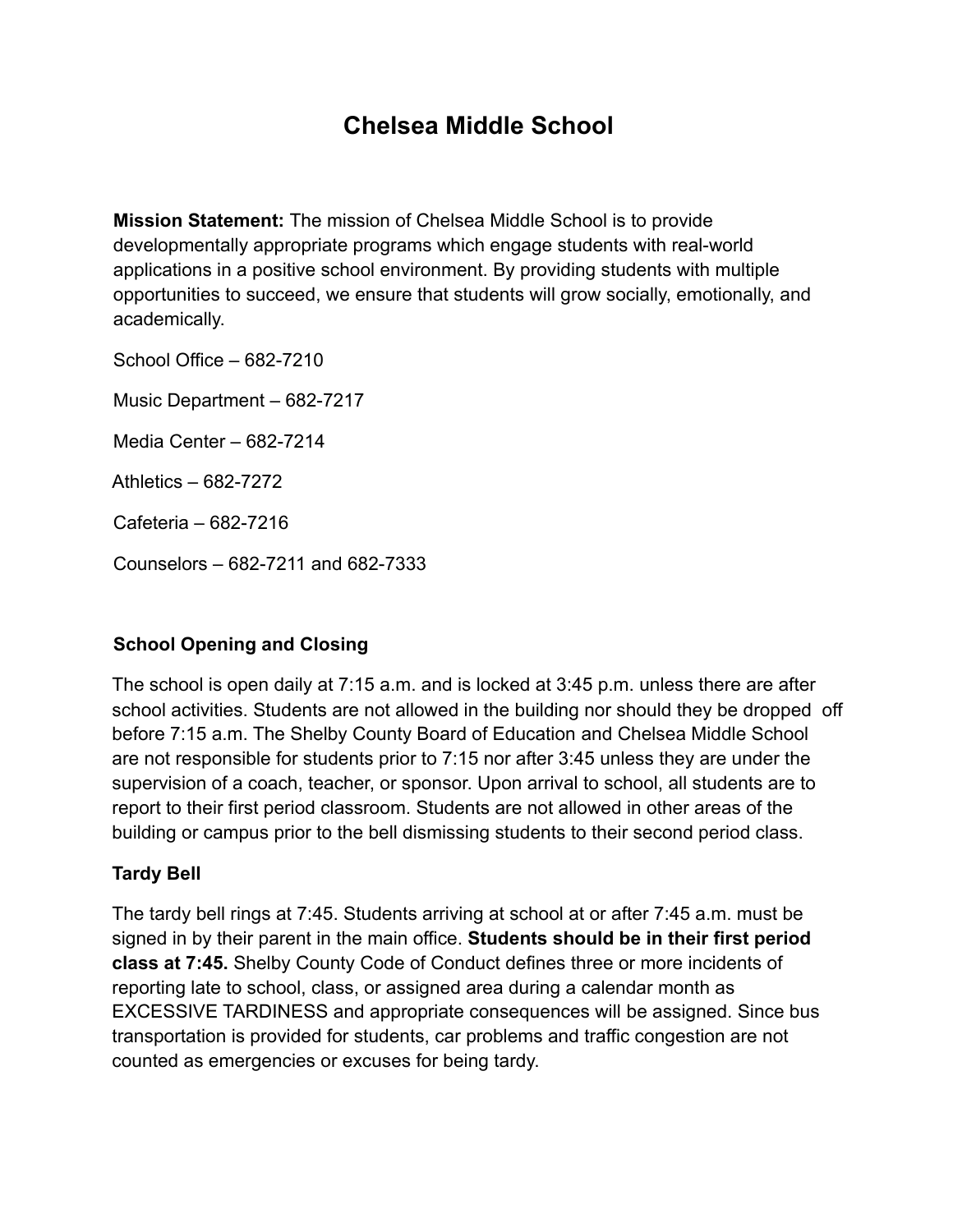#### **Emergency School Closings**

When inclement weather occurs, Central Office will decide if schools will be closed. Decisions will be announced as soon as possible. Students will be transported by normal means unless otherwise specified. Parents should listen to the local news for announcements of school closings in case of inclement weather. Parents should also check their e-mail and the Shelby County website for the announcement of schools closing early. Custodial Parents are automatically signed up for **Blackboard Connect** and will receive timely notifications by phone, e-mail, and text message.

#### **Attendance**

Parents are requested to call the school office before 8:00 a.m. when their student must be absent from school. The Code of Conduct requires a written note from the parent, guardian, or physician to be delivered to the school office within three days of the absence. A student will not be allowed to make-up missed assignments without an excused absence. It is the student/parent's responsibility to request work from the teachers of classes missed during the absence. The school will not accept an excuse after three school days of the absence. Excessive absences will be reported to the Shelby County Attendance Officer and may result in a referral to Early Warning in addition to failure to be promoted to the next grade level. State law mandates attendance at school. Success in school is closely linked with participation in class, completing assigned work on a regular basis, and taking advantage of teacher explanations, classmates' ideas, and other class activities that cannot be duplicated when a student is absent. Attendance letters are mailed to parents after the  $2^{nd}$ ,  $5^{th}$ , and  $10<sup>th</sup>$  unexcused absence. A physician's excuse, court excuse, or permission from the principal must be provided for a student with more than twelve absences.

## **Dismissal from School**

Students must be checked out only by a parent/guardian or persons authorized by the parent/guardian as indicated on the annual enrollment form. Individuals are required to present a photo ID at the time of check-out before a student can be released. If there are special instructions related to the check-out of a student, the parent/guardian should provide that information to the registrar at the time of enrollment and discuss with the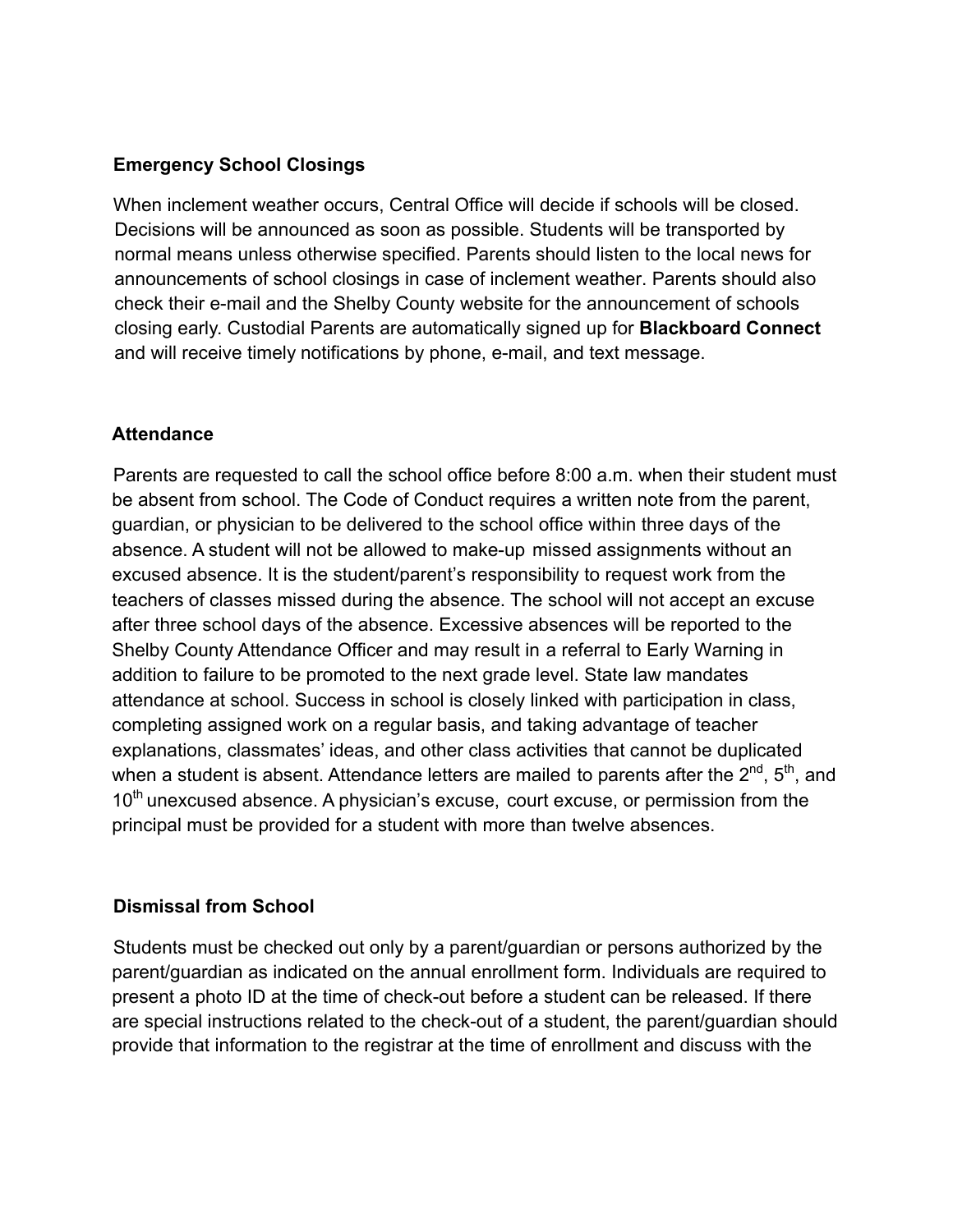student's counselor. A student checking out before 11:30 or checked in after 11:30 will be counted absent for the whole day.

### **Absences – Planned**

Students who are aware of upcoming absences are required to notify the administration in writing before the absence using a prearranged absence form based on the requirements of Shelby County Schools. A parent's notification to the school does not automatically excuse the absence. Parents have the responsibility to discourage their child from absences related to family trips and/or vacations during the school year and appointments that could be better scheduled so as to not interfere with the school day.

#### **Withdrawal**

A parent/guardian should come to school and meet with the Registrar before the student withdraws in order to complete all necessary paperwork. The morning of the last day of attendance, the student should pick up the withdrawal form from the Registrar.

## **School Safety**

For the safety of our students and staff, all visitors must go to the office upon arrival, sign in, state the reason for the visit, and get a visitor's pass. Anyone in the building without a visitor's pass will be redirected to the office. For safety, supervision, and liability issues, students are not allowed to be on campus after school hours unless they are being supervised by a teacher, coach, or sponsor for extra-curricular school-related activities. Students on campus after school hours participating in unauthorized activities will be reported to the Shelby County Sheriff's office. Students will be subject to trespassing charges for repeated offenses.

#### **Dress Code**

ChMS students are expected to be clean, neat, and dressed appropriately to promote an atmosphere of learning. Chelsea Middle School follows the Shelby County Code of Conduct Dress Code. Students who come to school out of dress code will be placed in In School Detention until proper clothing is brought to school for them to change into in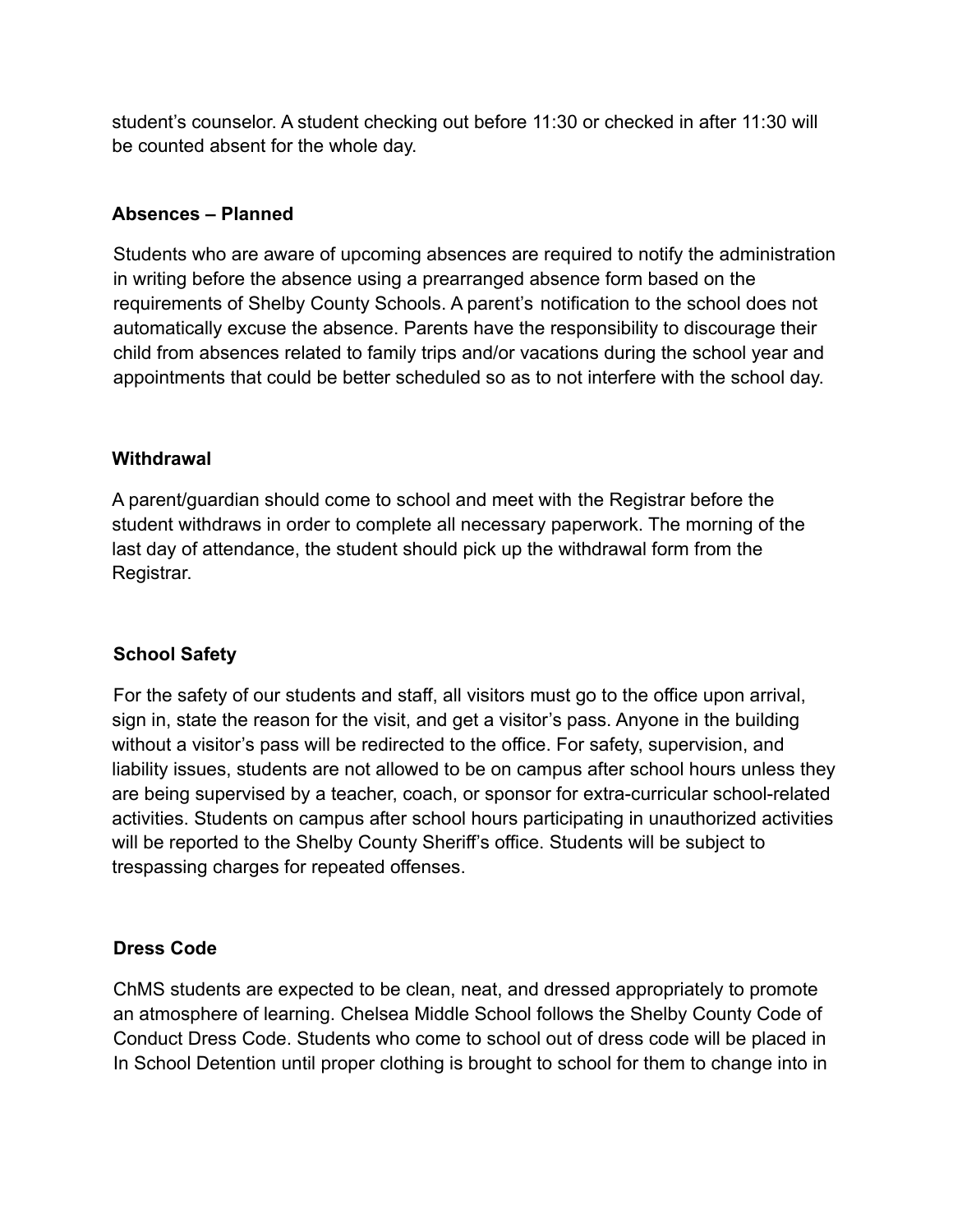order to attend class. Please refer to the Dress Code Policy in the Shelby County Code of Conduct for more specific information.

## **Transportation**

**Buses** – Bus Service is available and encouraged for ChMS students to help reduce traffic issues. Students must ride the bus to which they are assigned. If it is necessary to make a change in transportation for a day, the parent/guardian must send a note explaining the need for the change that morning to the main office. The school bus is an extension of the classroom and all SCBOE rules apply. In order for a student to ride the bus, he/she must follow the rules as stated in the Shelby County Code of Conduct. Failure to do so may prohibit the student from taking advantage of this opportunity. Bus drivers will report a student who is noncompliant with bus rules to an administrator and appropriate actions will be taken including suspension from the bus.

**Car Riders** – Students who are transported by cars should not be dropped off prior to 7:15 a.m. These students should be dropped off in the main car rider line at the side of the sixth grade building or the auxiliary car line beside the football field and then report directly to their advisory class.

Students who are car riders should be picked up in the car rider line at the 3:00 p.m. dismissal at the side of the sixth grade building or in the auxiliary car rider line. Students should stand on the covered pad, face the front, watch for their cars, and observe safety rules. No horseplay will be tolerated. Consequences will be assigned to students with inappropriate behavior while waiting to be picked up by their parents. Students should be picked up before 3:20 p.m. Students should only use cell phones for communication with their parents regarding pick up if necessary when waiting in the car rider area.

**Walkers** – Students walking home from school must use the designated CROSSWALK that is supervised by our School Resource Office in the front of the school. All walkers should exit the building through the front of the school.

**Food Services** – Breakfast and lunch are served each school day in the cafeteria with multiple serving lines and an "a la carte" menu. Each student has an individual account that can be used to deposit monies for meal expenses. A student may pick-up a reminder notice from the cashier station when this account is in need of more funds, but it is the responsibility of the student and parents to monitor and manage this account. Parents should maintain sufficient funds in the lunch account. An account cannot maintain a negative balance. Additional information is provided at [www.myschoolbucks.com,](www.myschoolbucks.com) an online payment system.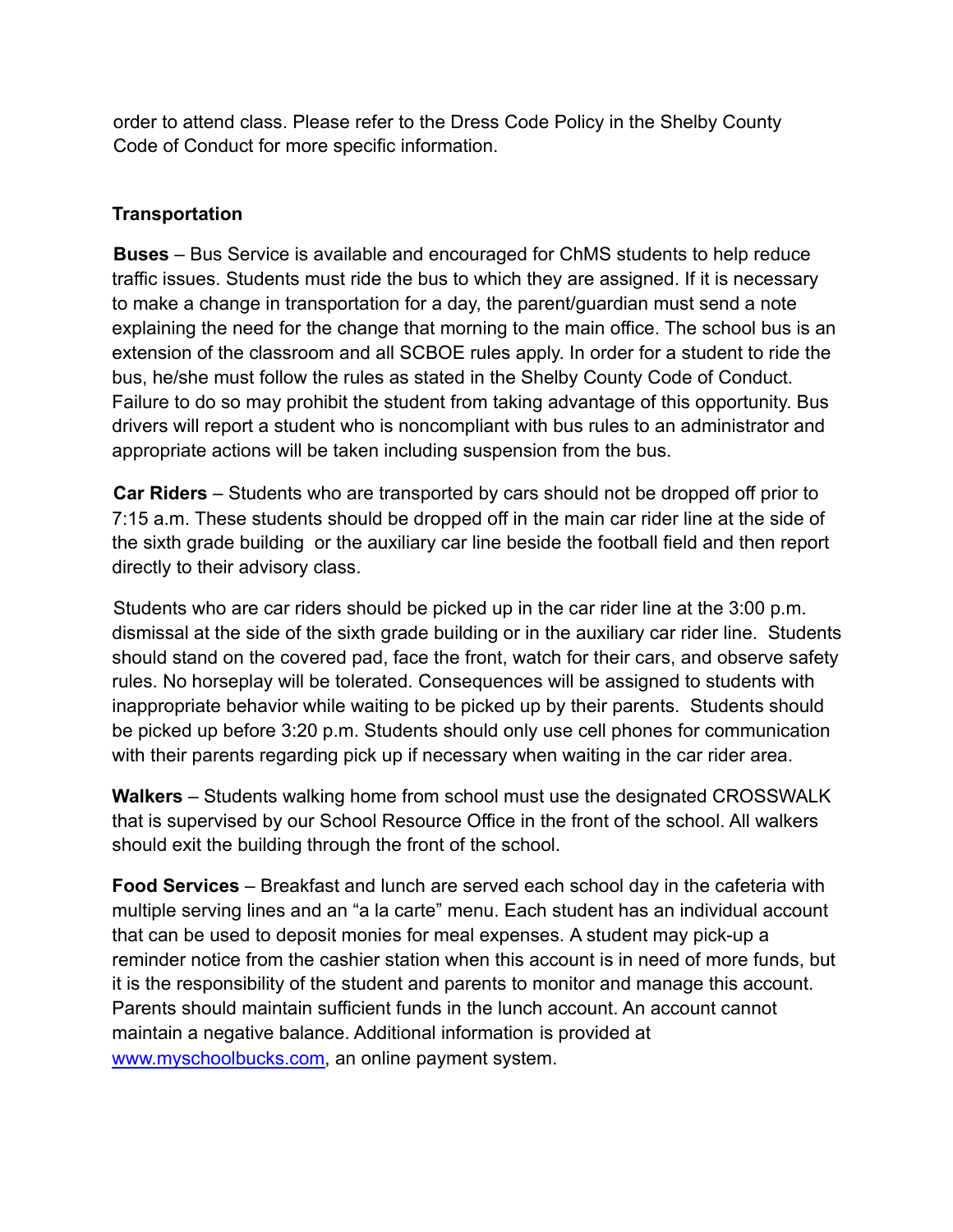**Health Services** – All accidents or injuries should be reported to the supervising teacher and referred to the school nurse. A student who is ill may obtain a pass from a teacher to see the school nurse and/or call a parent. The Shelby County medication policy allows non-prescription drugs to be maintained with a parent's authorization for two weeks. Any prescription drug must be accompanied with the appropriate form completed by the physician. All medicines must be in the original unopened and unexpired containers and be age appropriate. Any student who becomes ill at school should get a pass from a teacher to visit the nurse. The parent will be contacted if needed. If a student has a fever, is throwing up, or has any serious concern, a parent will be notified by the nurse to come and pick up the student. If a serious accident or injury occurs, emergency services will be contacted and the parents will be informed of the child's status.

**PowerSchool** – The PowerSchool home portal is provided to all parents free of charge. Attendance is entered and maintained daily. However, teachers are only required to update their grade book information weekly. All data that has been entered on any school day will be uploaded that night to the site. Please remember that as with all Internet sites, there are times that servers are not available.

**Lost and Found** – The school cannot assume responsibility for the loss of personal items. All items should be clearly marked with the student's name in permanent ink. The office can attempt to return items that are labeled. However, students should check their classes and the main office for lost items.

#### **Early Warning Program**

The Early Warning Program is a school/community based program to assist school personnel, parents, and law enforcement personnel in providing early intervention for children and youth who are truant, in danger of becoming truant, or have conduct infractions. The administration will use the Early Warning Program throughout the year to address these at-risk students who are truant or have problem behavior. The Early Warning Code of Alabama specifies actions the court will take against parents or guardians who do not make their child obey school rules and regulations adopted by local boards of education. This law states that any parent or guardian who fails to enroll his or her child in school, or who fails to require the child to attend school, or who fails to compel the child to properly conduct himself or herself at school shall be guilty of a misdemeanor and, upon convictions, shall be fined not more than \$100, and may also be sentenced to hard labor for not more than 90 days.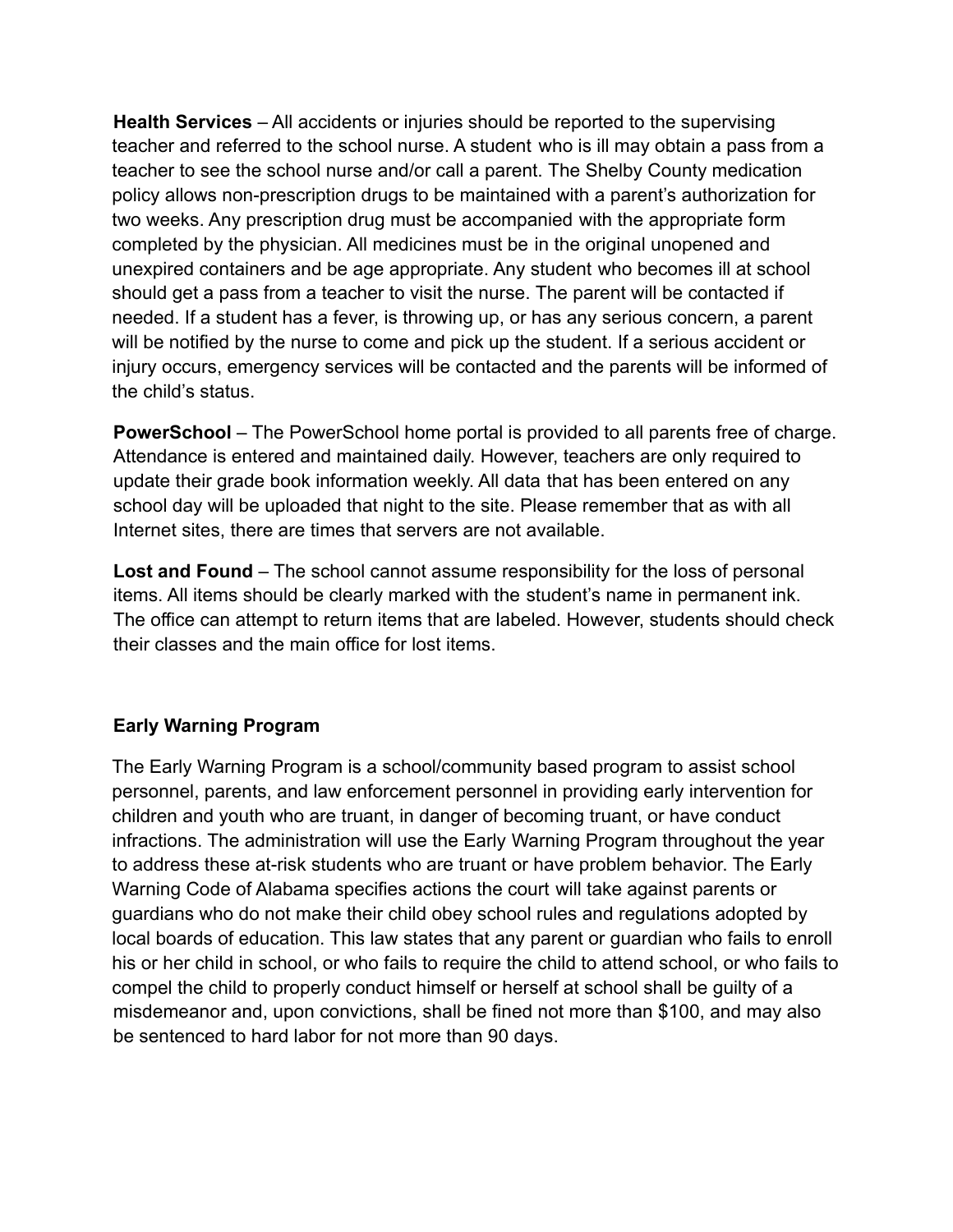## **Discipline**

Proper behavior is that which enhances the learning environment. Classroom teachers are responsible for maintaining classroom discipline and will deal with general classroom disruptions. When the action taken by the teacher is ineffective or the disruption is sufficiently severe the student will be referred to an administrator.

#### **Detention**

After school detention (ASD) is used as a form of intervention when students do not follow school and/or classroom rules. After School Detentions are scheduled to be served from 3:00 – 4:00 p.m. on Tuesdays. Students are required to be on time and to bring paper and pen/pencil to complete a writing assignment. Failure to attend a scheduled After School Detention results in assignment to In School Detention. Administrators do not remove teacher-assigned detentions. If there is a disagreement with a teacher over a detention, the student needs to write a letter to the teacher to request a review of the detention. Students will need to be picked up in front of the school at 4:00 p.m. Attendance is mandatory.

## **In School Detention**

In School Detention (ISD) is used as a form of intervention when students do not follow school and/or classroom rules. Students can be assigned ISS for a number of periods or for one or more days depending on the action and their discipline history. ISD is offered Monday through Friday from 7:45 – 3:00. Students must report to the ISD room by 7:45 a.m. Students must follow the rules and procedures in the ISS classroom:

- ∙ Be in dress code.
- ∙ Work quietly. No talking.
- ∙ Follow directions the first time they are given.
- ∙ Stay in assigned seat. Face forward; sit upright; keep hands, feet, and objects to yourself.
- ∙ Raise your hand if help is needed
- ∙ Stay on task and complete all assignments.
- ∙ Students will have two restroom breaks one in the morning and one in the afternoon.
- ∙ Students will eat lunch in their assigned seat in the ISD classroom.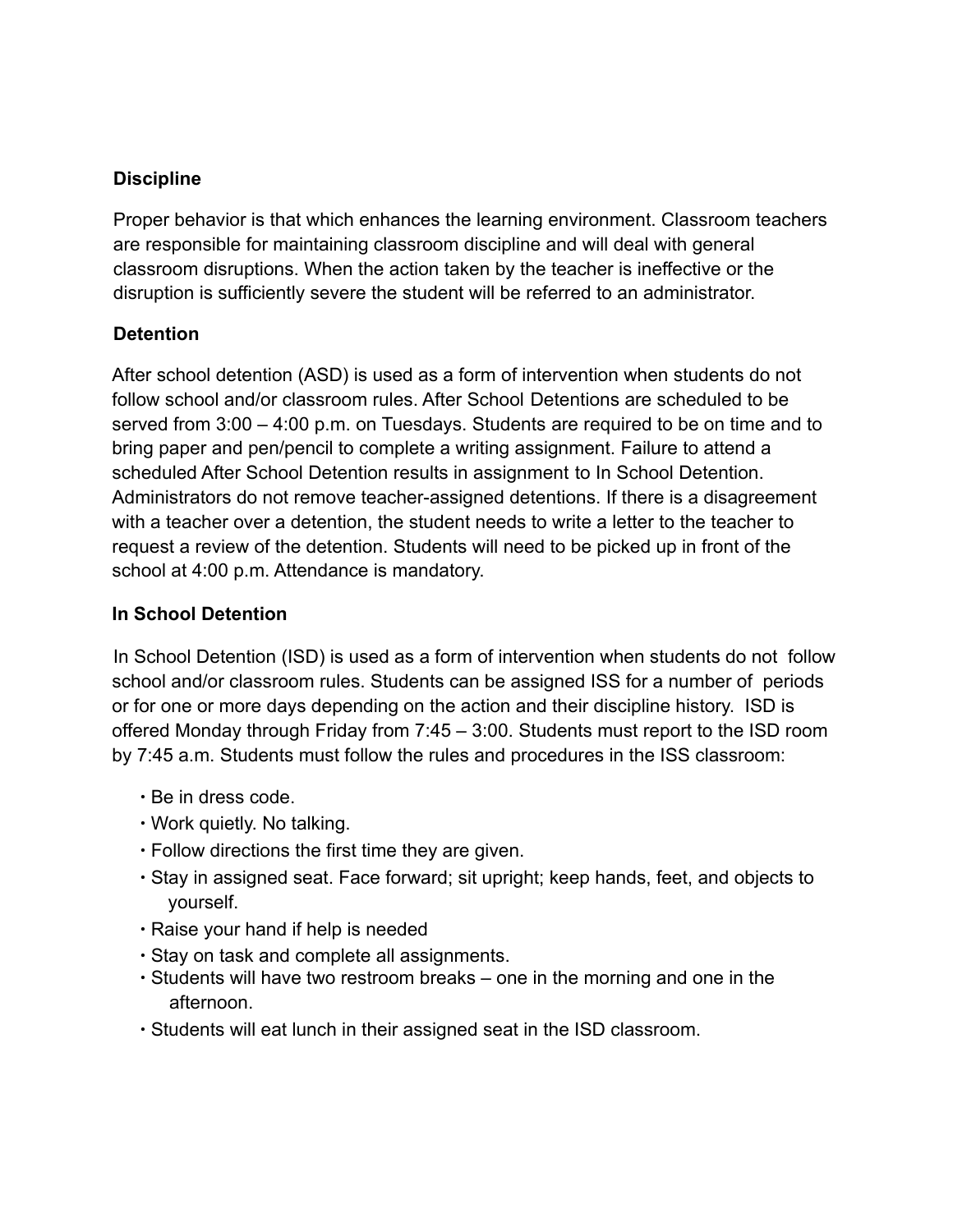#### **Bookbags/Lockers**

Students may bring bookbags to school but are expected to assume full responsibility for them. All students, 6-8 grades, may keep their backpacks with them throughout the school day. No rolling backpacks may be brought to school. Seventh and eighth grade students are issued lockers at the beginning of the school year. The locker rental fee is \$15. Students may not change lockers without approval from the Principal. Student lockers are school property and remain at all times under the control of the school. Students are expected to assume full responsibility for the security of their lockers. School authorities for any reason may conduct periodic general inspections of lockers at any time without student consent, and without a search warrant. Combinations should not be shared with other students.

#### **Textbooks**

Textbooks are furnished by the State and issued at the beginning of the year to each student. The parent or legal guardian of a student to whom textbooks are issued shall be held liable for any loss, abuse, or damage in excess of that which would result from the normal use of these books.

#### **Media Center**

The Media Center is open daily from 7:20 a.m.– 3:15 p.m. Students may visit the media center with a pass from a teacher to check out books, study, and complete research. All books, with the exception of certain reference and reserve books, may be checked out. Lost books cost \$20.00 to replace. A fine will be charged for each day for an overdue book. Each student is responsible for the careful use and prompt return of library materials. Students cannot have grades released if the library account is not cleared. Visit the ChMS Media Center blog for more information.

#### **Communication/Phone Use/Messages/Deliveries**

Students will be given a message only in an emergency situation. No deliveries to students will be accepted at school. Students will not be notified until the end of a period in order to not interrupt instruction. Every time a forgotten item is delivered to a classroom, instructional time is interrupted. Students may use the office phone for EMERGENCY USE ONLY. They may not call home for forgotten items.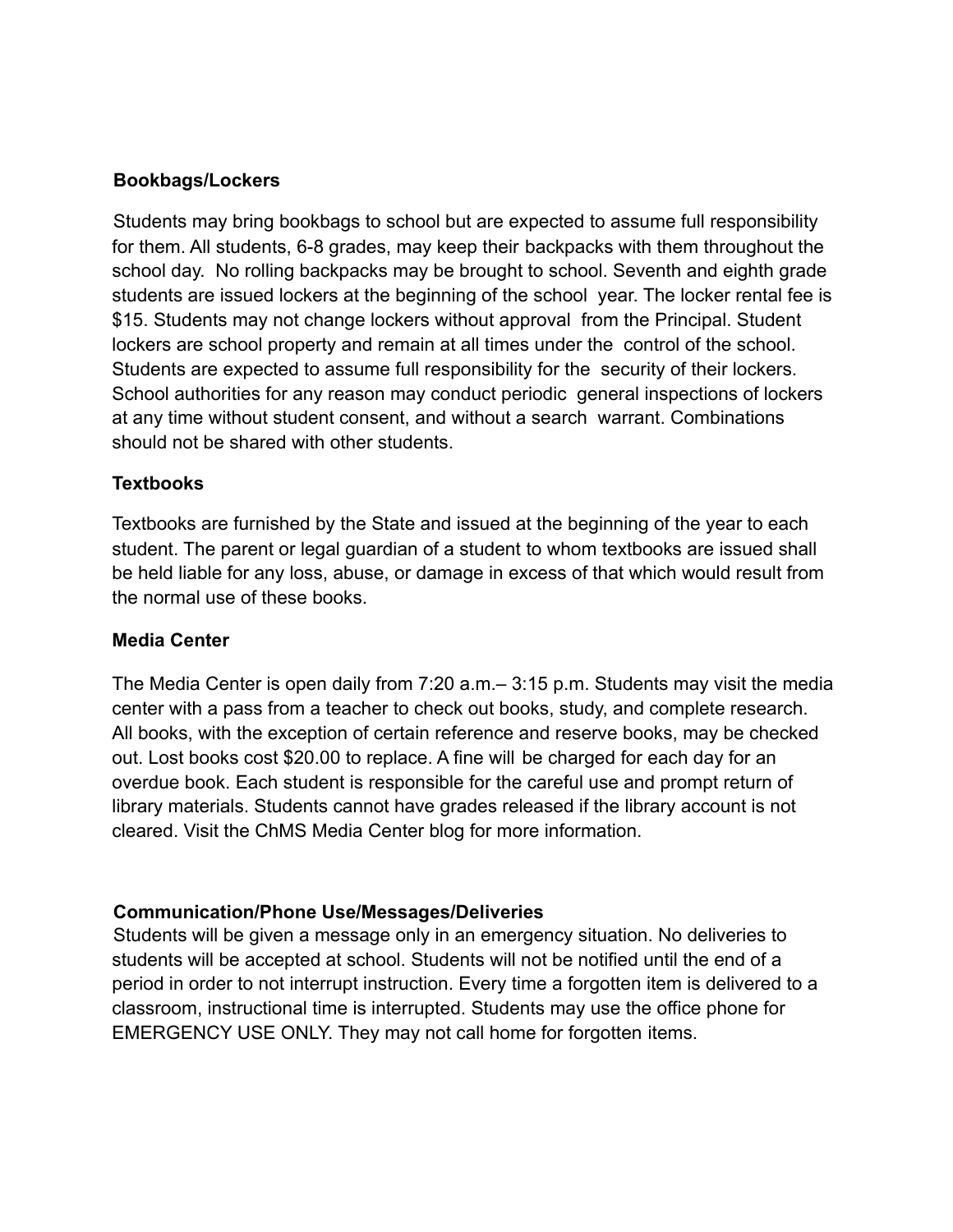#### **Cell Phones**

The SCBOE respects parent wishes for their child to bring a cell phone to school. The phone must be stored properly and cannot be audible on school property. The school is not responsible for attempting to recover lost or stolen cell phones. When a student is found to be using his/her cell phone without permission or during designated times on school property, the phone will be taken from the student and given to a school administrator.

- ∙ First incident: Student/Principal conference and parental notification.
- ∙ Second incident: Student Detention and parents must retrieve the device from the main office.
- ∙ Third incident: In School Detention and parents must retrieve the device from the main office.

If the student is involved in a situation where the phone has been misused as stated in Shelby County Code of Conduct, the appropriate consequences will result. Cell phones should not be used in the car rider line due to safety concerns. Discipline consequences will be given for defiant behavior.

#### **Grading – Categorical**

Gold Grades – 60% - Minimum= 3 Silver Grades – 30% - Minimum = 6

Bronze Grades – 10% - Minimum = 10

#### **Nuisance Items**

Any item that disrupts the school program is not allowed. Nuisance items will be confiscated and turned into the main office for parents to retrieve. A parent must pick up a nuisance item by the last day of school or it will be discarded. Nuisance items may include but are not limited to cell phones, laser pointers, radios, cassette/CD players, MP3 players, Game-Boys, hand-held televisions, i-Pods, other electronic devices, cards, playing cards, candy, gum, posters, and toys. Students bring these items to school at their own risk. The school is not responsible for attempting to recover these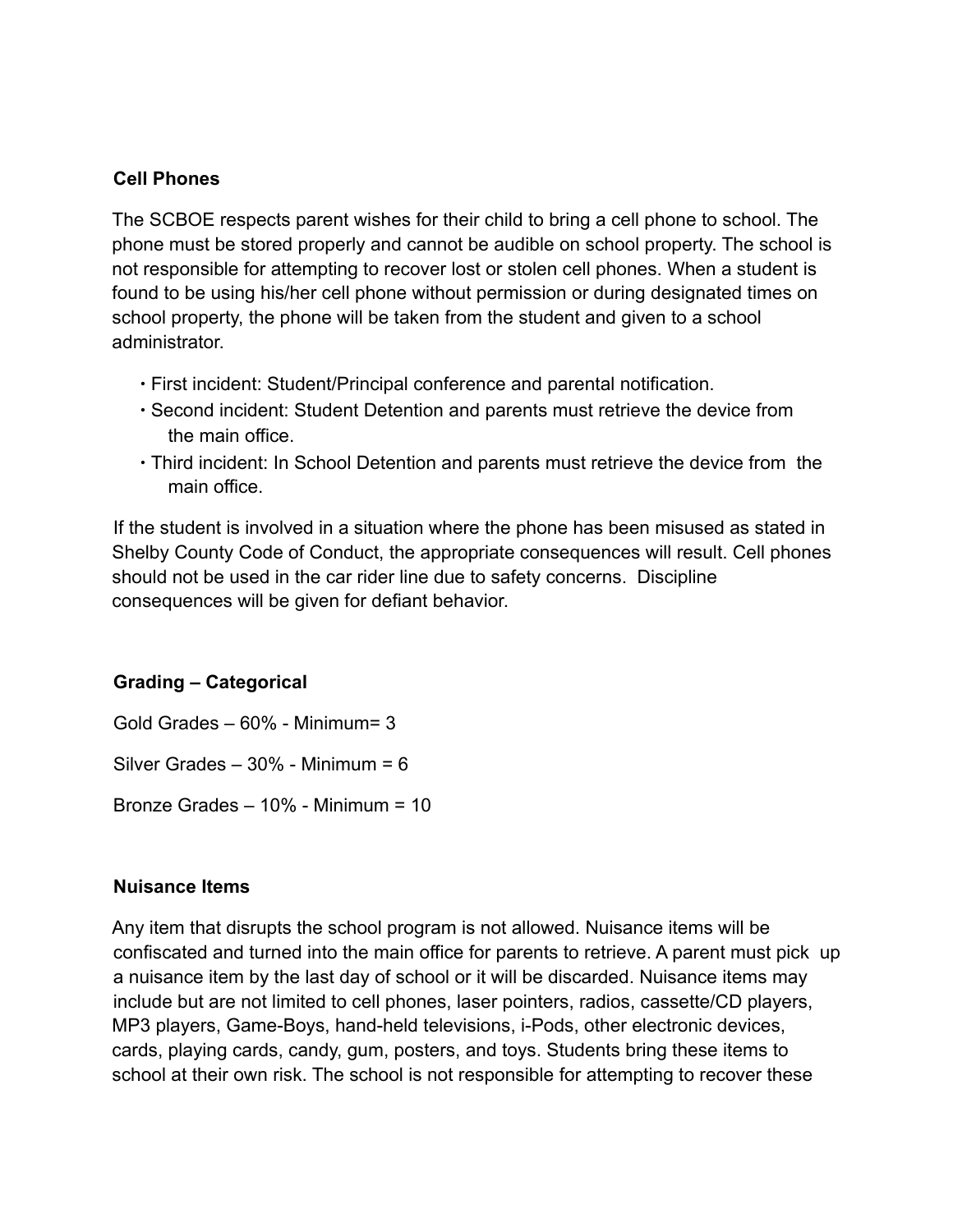items should they be lost or stolen while at school, at school functions, or on the bus.

## **Parent Conferences**

Parent conferences are a means of communication between parents, teachers, and students. If you have a problem concerning your child's progress in a class, please email the student's teacher to discuss the concern or to schedule a conference. If you have a concern about your child's behavior or other issue, please contact the school to schedule a conference or time to discuss it.

## **Buying and Selling**

Students are not allowed to buy or sell items of any kind at school or on a school bus.

## **Gum/Candy**

Chewing gum is not allowed. Students who chew gum or eat candy without a teacher's permission will be assigned detention. If a teacher gives candy as a reward, that candy must be eaten within that teacher's classroom.

## **Academic Dishonesty/Cheating**

Giving or receiving information without a teacher's permission is cheating. Taking credit for work that is not your own is cheating. Talking to another student during a test is also considered cheating. A grade of zero may be given and appropriate disciplinary action may be taken.

## **Safe School Help Line**

Students with information about other students in need or the presence of weapons, drugs, etc. on school property are urged to notify teachers, counselors, or administration either in writing or verbally. The Governor of Alabama has created a 24-hour telephone line for such reporting that can be done anonymously and confidentially. That number is 1-888-728-5437.

## **Extra-Curricular Activities**

Participation in clubs and organizations provides excellent opportunities for students to broaden their experiences and to meet other students and teachers. There are many organizations to meet the needs of all students. Some of the many groups available at Chelsea Middle School are:

**Athletics:** Football, Basketball, Track and Field, Volleyball, Softball, Cheerleading,